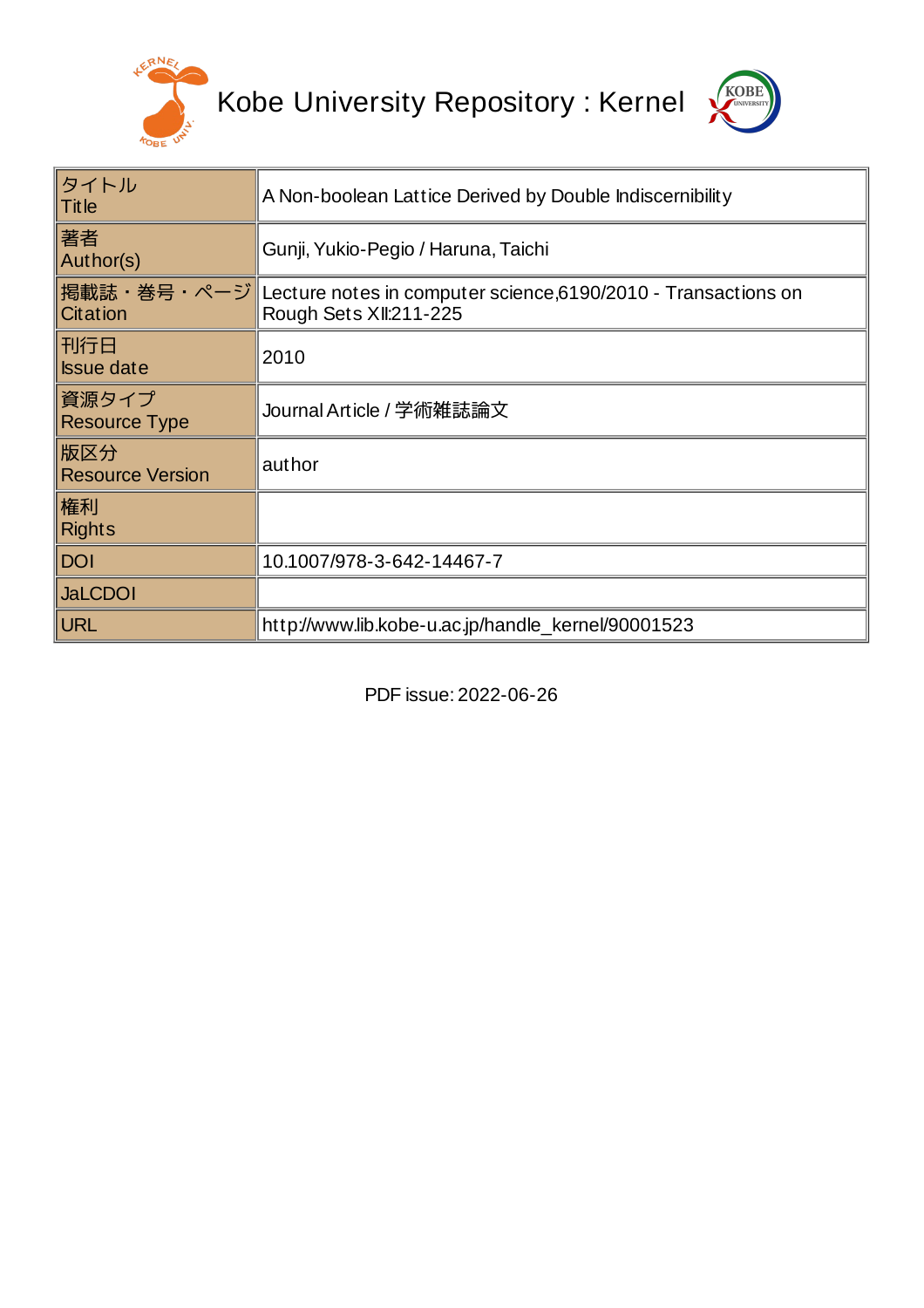**Gunji, Y.-P. and Haruna, T. (2010)** 

**A Non-Boolean Lattice Derived by Double Indiscernibility.** 

*Transactions on Rough Sets* **XII, 211-225.**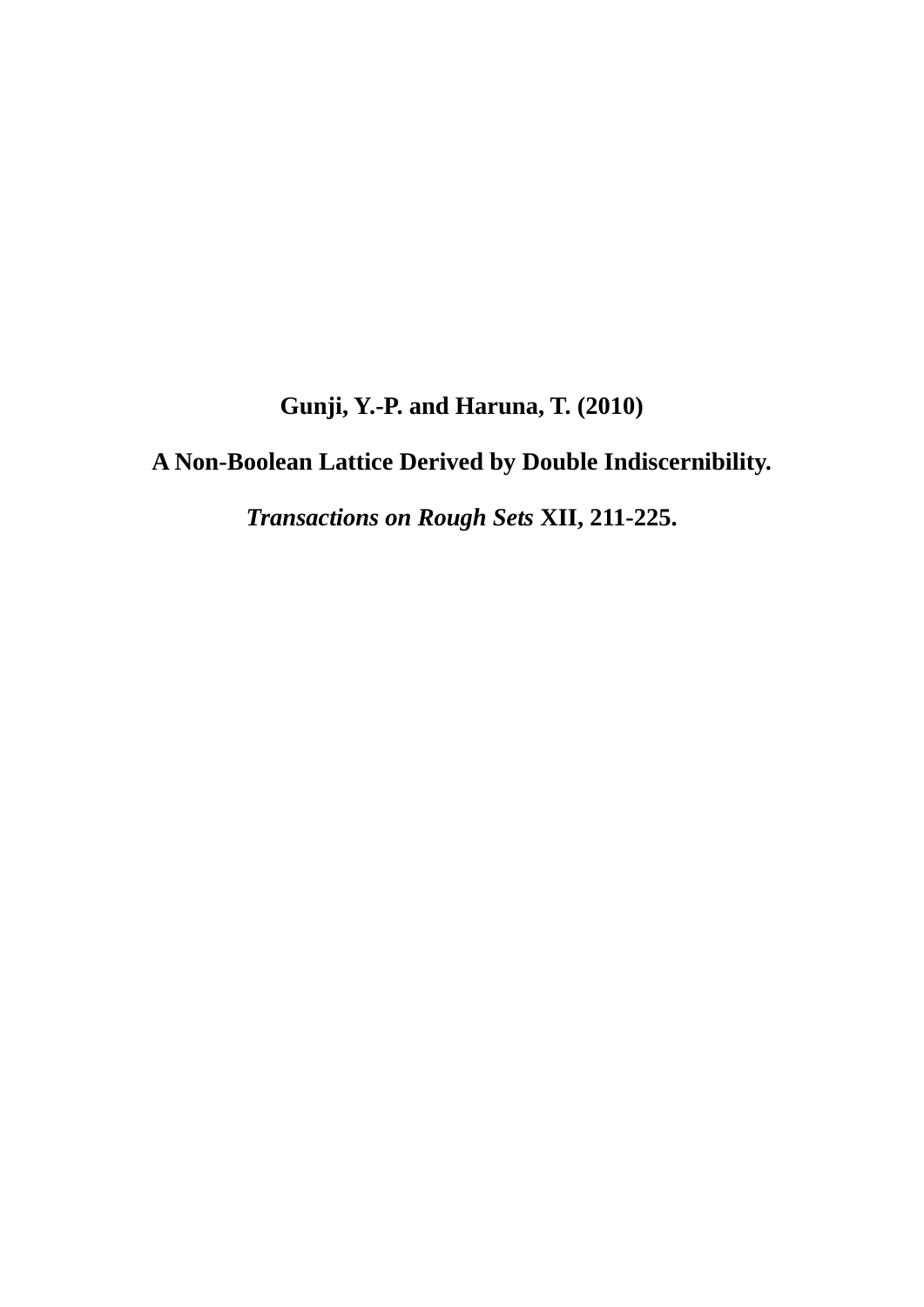# **Non-Boolean Lattice Derived by Double Indiscernibility**

**Yukio-Pegio Gunji<sup>1,2</sup> and Taichi Haruna<sup>1</sup>** 

# **1. Department of Earth & Planetary Sciences, Faculty of Science, Kobe University Nada Kobe 657-8501 JAPAN 2. corresponding author: yukio@kobe-u.ac.jp**

The central notion of a rough set is indiscernibility based on equivalence relation. Since equivalence relation shows strong bondage in an equivalence class, it forms a Galois connection and the difference between upper and lower approximations is lost. We here introduce two different equivalence relations, the one for upper approximation, and the other for lower approximation, and construct composite approximation operator consisting of different equivalence relations. We show that a collection of fixed points with respect to the operator is a lattice, and that there exists a representation theorem for that construction.

# **1. Introduction**

This paper is written to make a difference between topological space and rough set theory [1, 2] clear in a term of lattice theory [3, 4]. Rough set provides a method for data analysis, based on the notion of indiscernibility which is defined by equivalence relation [5, 6]. Since equivalence classes can be analogously used as open sets, similar notions used in topological space can be defined. Upper and lower approximations in a rough set theory correspond to closure and internal set, respectively [7, 8].

On one hand, closure and internal set are defined under the constraint of a topological space (i.e., closed with respect to finite intersection and to any union). On the other hand, upper and lower approximation can be defined independent of such a kind of constraint. The essential difference between operations in a topological space and approximations in a rough set is the relationship between an element and a set (open set or equivalence class) containing the element. Any elements in an equivalence class have the same equivalence class, different from the case of topological space. This strong property of equivalence class leads to a fixed point with respect to approximation that is not found in a closure operator in a topological space.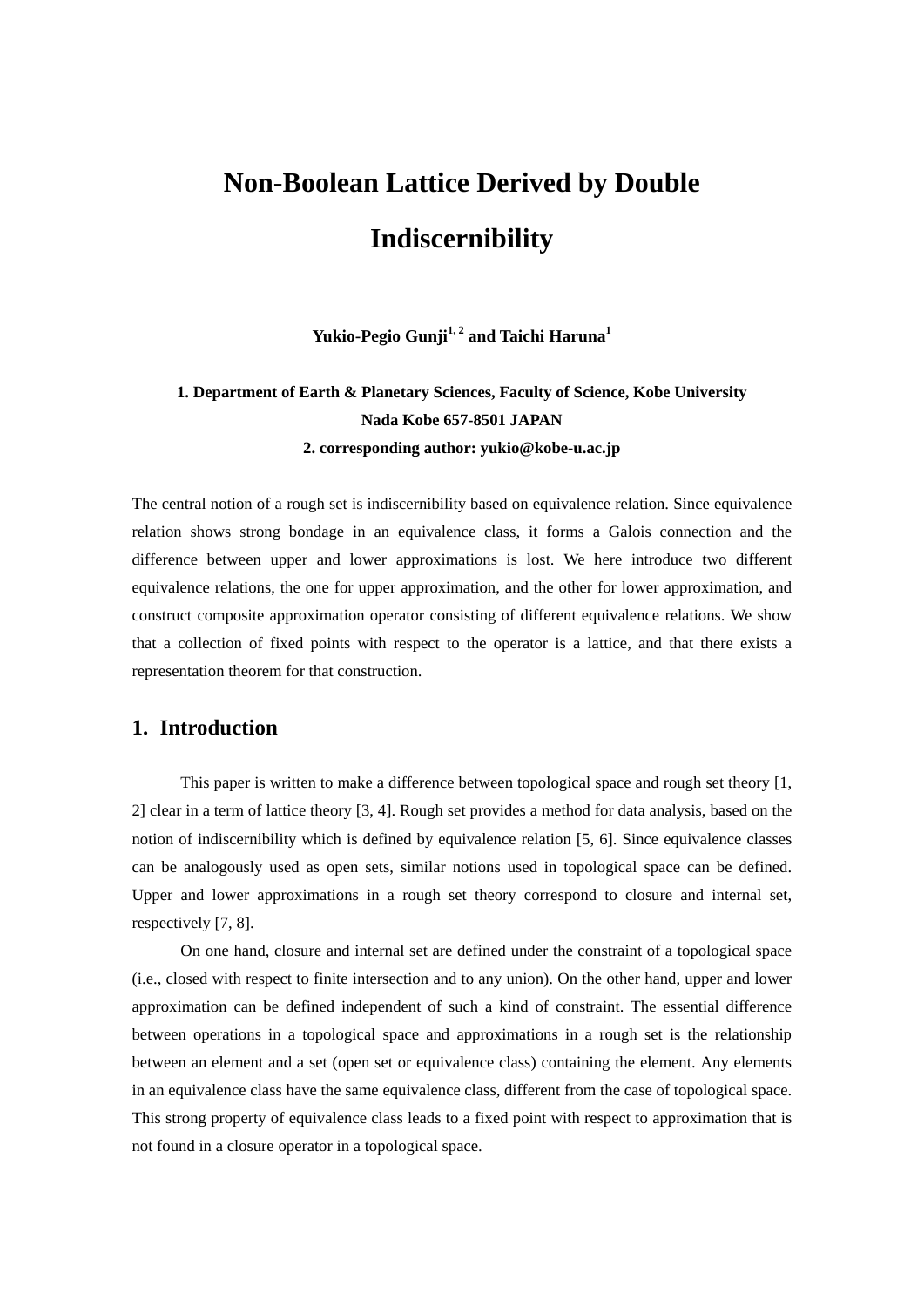Logical structure of rough set has been studied in terms of modal logic [7, 8, 9] and lattice theory [10, 11, 12, 13, 14]. A topological space equipped with closure leads to modal logic. A rough set equipped with approximation similarly leads to modal logic, while approximation operator is re-defined by modal style binary relation different from original approximation in a rough set [15, 16]. A lattice is an ordered set that is closed with respect to join and meet, and turns to be useful in computer science [4, 12]. Recently a lattice is constructed based on approximation operator of a rough set, while equivalence relation is generalized with binary relation [11, 12, 14, 16] (Note that [12] refers to a lattice derived by a specific operator defined by equivalence relation). Due to generalization, indiscernibility is lost, and one cannot examine how equivalence relation plays a role in a lattice structure.

We study here approximations and rough sets defined by equivalence relation. Especially we introduce plural different equivalence relations and define a pseudo-closure operator based on upper and lower approximations of different equivalence relations. A lattice is defined by a collection of fixed point of pseudo-closure operator. We show that if the one equivalence relation is included by the other then a derived lattice is a set lattice that is Boolean, and otherwise a derived lattice is not restricted to a Boolean lattice. We finally show that any lattice can be expressed as a collection of fixed points of pseudo-closure operator. Existence of plural different indiscernibility plays a role in diversity of lattices.

# **2. Lattice derived by a single indiscernibility**

First we review the necessary tools defined in a rough set theory [1, 2, 5].

#### **Definition 1. Rough Set**

Given a universal set *U*, let  $R\subseteq U\times U$  be an equivalence relation on *U*. For  $X\subseteq U$ , we define the *R*-upper and *R*-lower approximation of *X*, denoted by  $R^*(X)$ ,  $R^*(X)$ , respectively, as follow,

> $R^*(X) = \{x \in U \mid [x]_R \cap X \neq \emptyset\}$  $R*(X) = \{x \in U \mid [x]_R \subseteq X\},\$

where  $[x]_R$  is an equivalence class of *R* such that  $[x]_R = \{y \in U \mid xRy\}$ .

The difference between upper and lower approximations produces a boundary of an object *X*, dependent on a given equivalence relation. The lower and upper approximations mimic internal set and closure operator in a topological space, respectively. If *U* is a topological space,  $X \subseteq U$  and an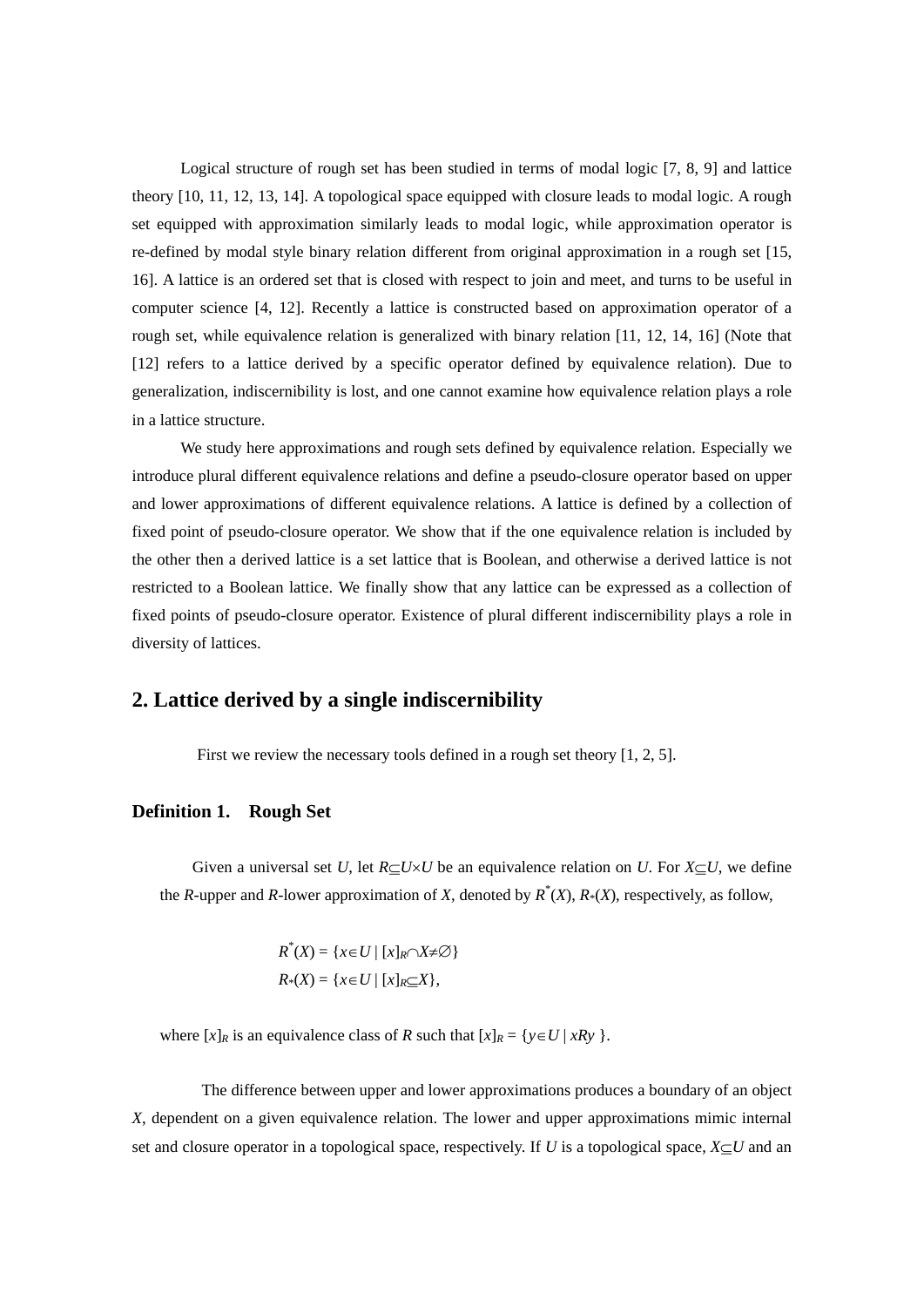open set containing an element *x* is expressed as  $O_x$ , closure operator is expressed as  $C(X) = \{x \in U \mid$  $O_n \cap X \neq \emptyset$ , and internal set as  $X^{\text{int}} = \{x \in U \mid O_x \subset X\}$ . Although in an open set  $y \in U_x$  does not imply  $U_x$  $= U_y$ ,  $y \in [x]_R$  implies  $[x]_R = [y]_R$  in an equivalence class. This difference is the central notion of indiscernibility.

 Basic properties of approximations are listed by the following. They are used in defining a pseudo-closure operator and a lattice derived by approximations.

# **Theorem 2. Basic Properties of Rough Set ([2])**

If  $R\subset U\times U$  is an equivalence relation on *U*, for a subset  $X\subset U$ , the following statements hold.

- (i)  $R*(X) \subseteq X \subseteq R^*(X)$
- $(i)$  $(Q) = R_*(Q) = Q, \quad R^*(U) = R_*(U) = U$
- (iii)  $R_*(X \cap Y) = R_*(X) \cap R_*(Y), \qquad R^*(X \cup Y) = R^*(X) \cup R^*(Y)$
- (iv)  $X \subseteq Y \implies R_*(X) \subseteq R_*(Y)$ ,  $R^*(X) \subseteq R^*(Y)$
- (v)  $R_*(X \cup Y) \supseteq R_*(X) \cup R_*(Y)$ ,  $R^*(X \cap Y) \supseteq R^*(X) \cap R^*(Y)$
- (vi)  $R_*(U-X) = U R^*(X), \quad R^*(U-X) = U R^*(X)$
- (vii)  $R_*(R_*(X)) = R^*(R_*(X)) = R_*(X)$
- (viii) *R*\*  $(R^*(X)) = R^*(R^*(X)) = R^*(X)$

These statements mimic the properties of closure and internal set in a topological space. The statement like  $R^*(R_*(X)) = R_*(X)$  and  $R_*(R^*(X)) = R^*(X)$  is not found in a topological space. They hold due to the property that  $y \in [x]_R$  implies  $[x]_R = [y]_R$  In fact, it is easy to see that  $R_*(X) \subseteq R^*(R_*(X))$ . Conversely, in supposing  $x \in R^*(R_*(X))$ ,  $[x]_R \cap R_*(X) \neq \emptyset \Leftrightarrow^{\exists} y \in [x]_R$ ,  $y \in R_*(X) \Leftrightarrow^{\exists} y \in [x]_R$ ,  $[y]_R \subseteq X$ . Since  $y \in [x]_R$  implies that  $[x]_R = [y]_R$ ,  $[x]_R \subseteq X$  and  $x \in R*(X)$ . Finally we obtain  $R*(X) = R^*(R*(X))$ . This kind of operation plays a central role in generating a non-Boolean lattice, given plural equivalence relations.

 It is easy to see that upper and lower closure forms a Galois connection. It is shown also in [12], and we show some properties of Galois connection.

# **Theorem 3. Galois Connection**

Given a universal set *U*, and an equivalence relation  $R\subset U\times U$ , for a subset *X*,  $Y\subset U$ , the following, Galois connection holds:

$$
R^*(X) \subseteq Y \iff X \subseteq R^*(Y).
$$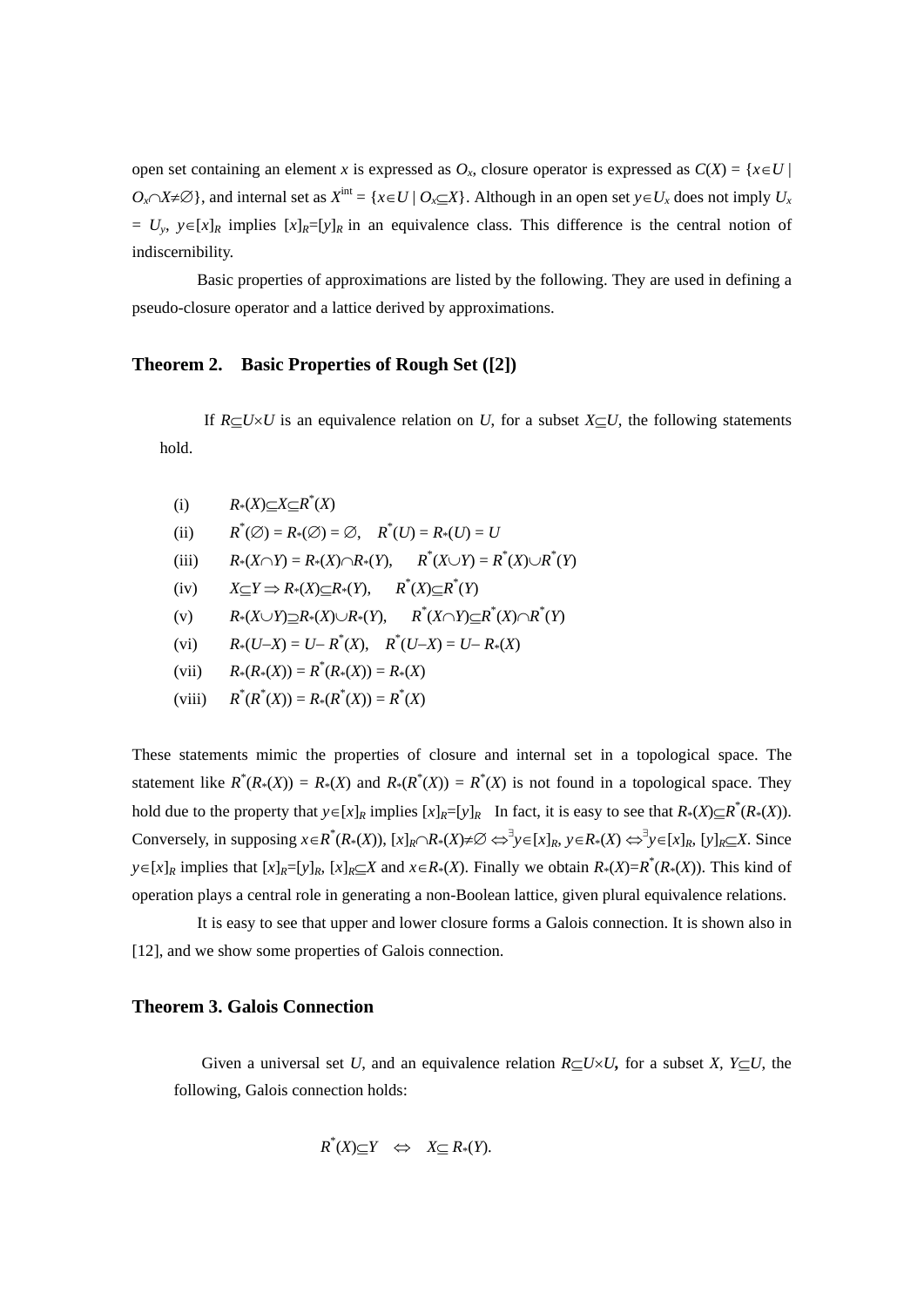#### **Proof**

It is proved in [10]*.*

# **Theorem 4. Properties of Galois Connection**

Given a universal set *U*, and an equivalence relation  $R\subseteq U\times U$ , for a subset  $X\subseteq U$ ,

 $R^*(R^*(X)) \subseteq X$ ,  $X \subseteq R^*(R^*(X))$ 

holds.

# **Proof.**

It is proved in [17] that  $R * R^* : \mathcal{P}(U) \to \mathcal{P}(U)$  is a lattice-theoretical closure operator and  $R^*R_*: \wp(U) \to \wp(U)$  is a lattice-theoretical interior operator.

## **Theorem 5. Duality of Fixed Points**

Given a universal set *U*, and an equivalence class  $R\subseteq U\times U$ , for a subset  $X\subseteq U$ ,

$$
R^*(X)=X \qquad \Leftrightarrow \qquad R*(X)=X.
$$

#### **Proof.**

It is proved in [10].

Due to the duality of a fixed point a collection of a fixed point of  $R*(X)=X$  forms a set lattice that is a Boolean lattice.

#### **Theorem 6. Lattice Derived from a Single Equivalence Class**

Given a universal set *U*, and an equivalence class  $R\subseteq U\times U$ , a partially ordered set ordered by inclusion such as  $\langle P; \subseteq \rangle$  with  $P = \{X \subseteq U | R*(X) = X\}$ , is a set lattice. Similarly,  $\langle Q; \subseteq \rangle$  with  $Q = \{X \subseteq U | R^*(X) = X\}$  is also a set lattice.

# **Proof**

It is proved in [11] that if  $(f, g)$  is a Galois connection on a complete Boolean lattice such that  $f$  is extensive and self-conjugate, then the set of fixed points of *f* forms a complete lattice. This is now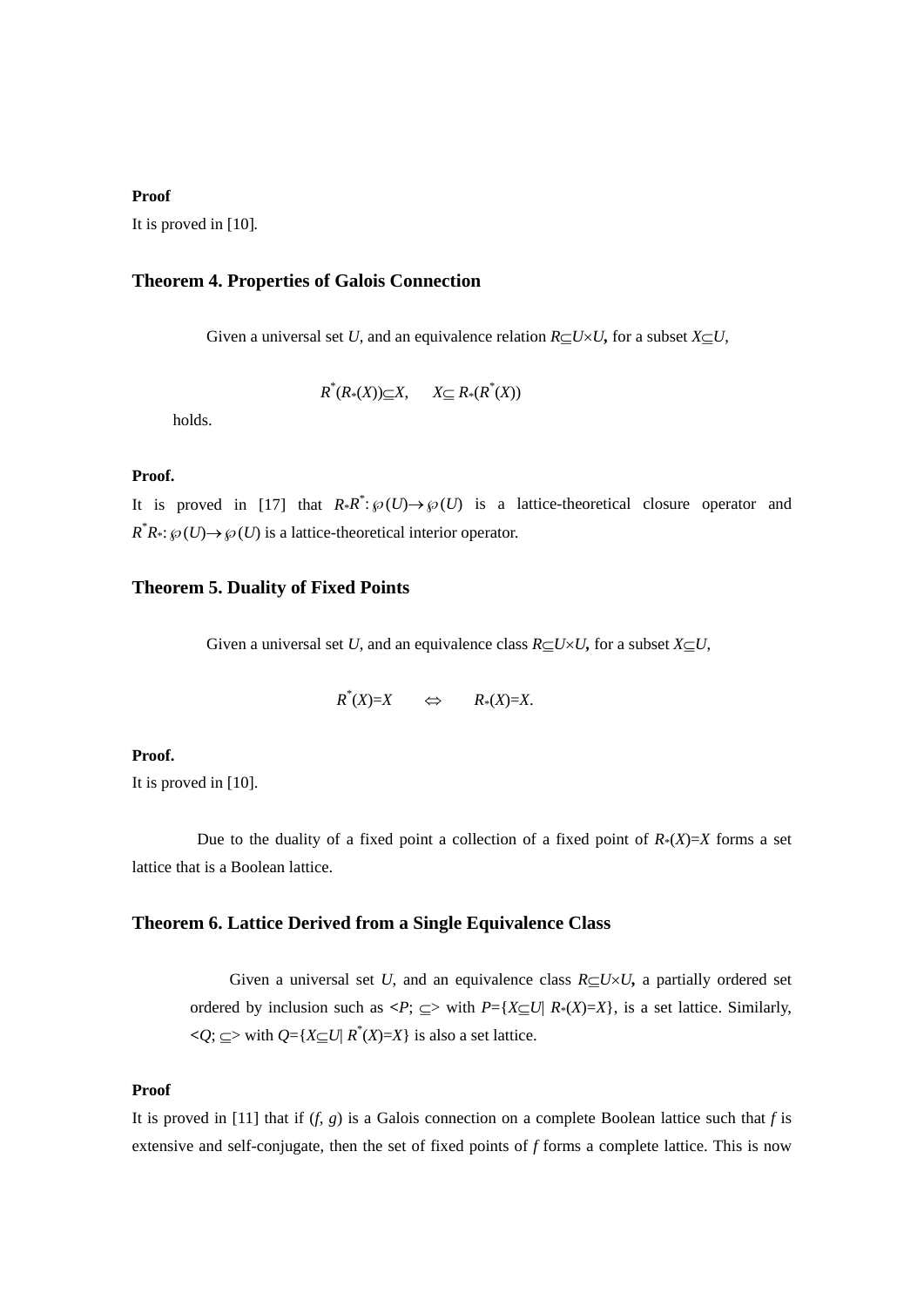the case.



Fig. 1. The diagram of nested loop represents an equivalence relation in a set consisting of five elements. Inner loops represent equivalence classes. Right handed diagram of nested loop is a Hasse diagram of a lattice defined by  $\langle P = \{X \subset U | R*(X) = X\}$ ;  $\subset$  from left handed equivalence relation. The number of equivalence classes, *n,* forms a **2***n* -Boolean lattice that is a set lattice. An equivalence class corresponds to an atom represented by a black circle in each Hasse diagram.

As shown in Fig. 1, a lattice defined in theorem 6 is a  $2^n$ -Boolean lattice, where *n* is the number of equivalence classes. Each equivalence class corresponds to an atom of Boolean lattice, and any union of equivalence classes exist in a lattice. In the next section, we introduce pseudo-closure operator and examine the gap between upper and lower approximations.

# **3. Lattice derived by ordered indiscernibility**

 As mentioned above, the difference between upper and lower approximations produces a boundary of an object, *X*, dependent on an equivalence relation. Indiscernibility takes a central part in forming a "thick" boundary. We are interested in how such a thick boundary contributes a lattice structure. To estimate the role of thick boundary, we introduce the composition of upper and lower approximation. In this section we introduce two equivalence relations, where the one relation is included by the other. It contains the case of single equivalence relation such as included by itself. Ordered indiscernibility is studied also under the name of dependency in [18].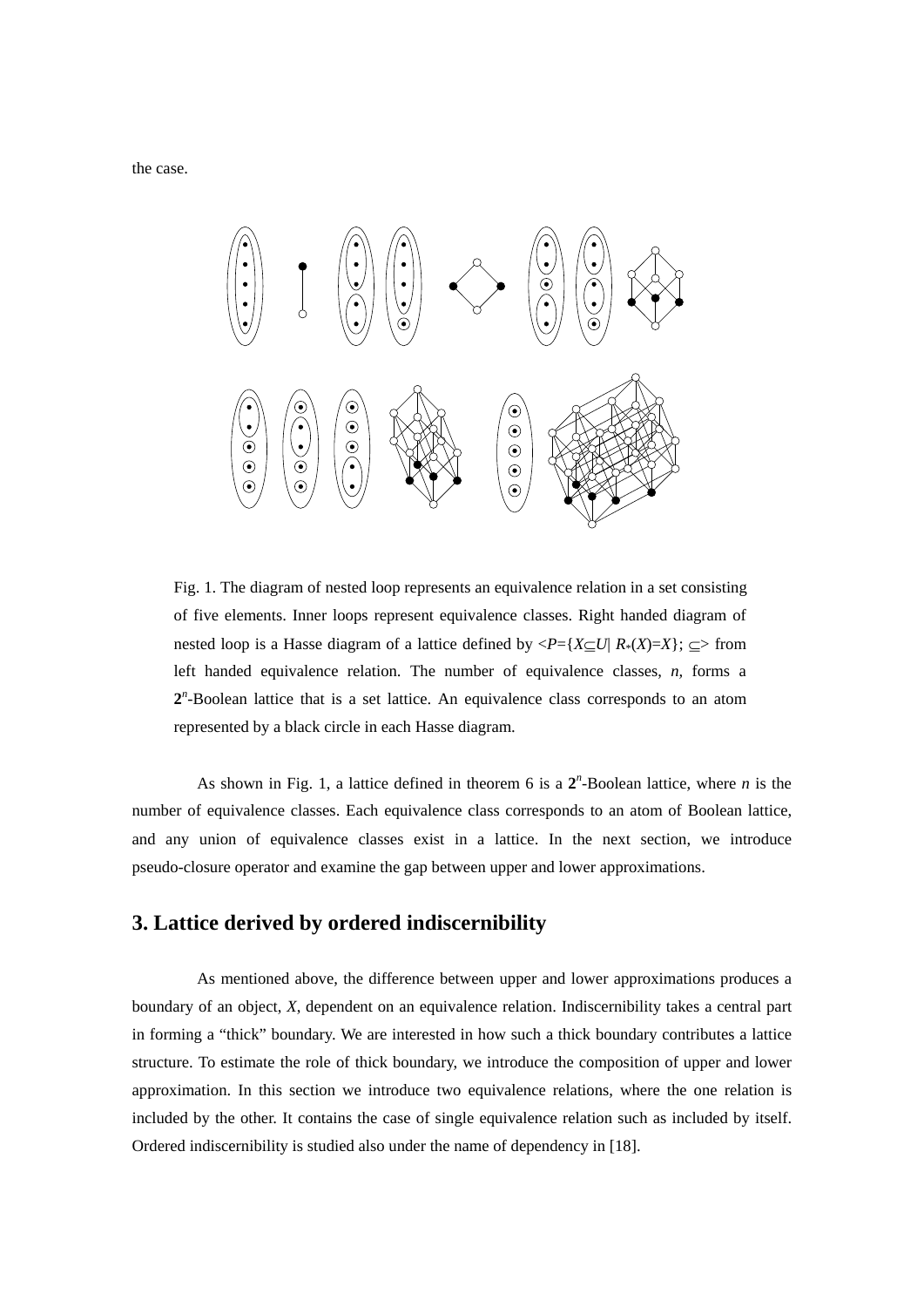## **Definition 7. Order of Equivalence Relation**

Given a universal set U, and equivalence relations R,  $S\subset U\times U$ , we define an order of equivalence relation  $R \leq S$ , if for any *x*,  $y \in U$ ,  $xRy \Rightarrow xSy$ .

# **Proposition 8. Properties of Equivalence Relation with Order**

Given a universal set *U*, equivalence relations *R*,  $S\subseteq U\times U$ , suppose *R*<sup> $\leq$ </sup>S. Then the following statements hold.

(i) 
$$
S_*(X) \subseteq R_*(X)
$$
,  $R^*(X) \subseteq S^*(X)$ 

(ii)  $S^*(X) \subseteq R^*(S^*(X)),$   $R^*(S^*(X)) \subseteq S^*(X)$ 

#### **Proof**

- (i) We would prove  $x \in S^*(X) \Rightarrow x \in R^*(X)$ . The statement is equivalent to:  $[x]_S \subset X \Rightarrow [x]_R \subset X$ . Then under the assumption  $[x]_S \subseteq X$ , we would prove  $[x]_R \subseteq X$ . Supposing  $y \in [x]_R$ , *xRy*. From *RS*, we obtain *xSy* and then  $y \in [x]_S$ . Because of the assumption  $[x]_S \subseteq X$  and  $y \in [x]_S$ ,  $y \in X$ . Finally we obtain  $[x]_R \subseteq X$ . Similarly, we would prove  $R^*(X) \subseteq S^*(X)$ , that is  $x \in R^*(X) \implies$  $x \in S^*(X)$ . From the assumption such that  $[x]_R \cap X \neq \emptyset$ ,  $\exists y \in [x]_R$ ,  $y \in X$ . Then we obtain *xRy* and from *RSS, xSy.* It means  $y \in [x]_S$ . Thus, there exists  $y \in X$  such that  $y \in [x]_S$ . Finally we obtain  $[x]_S \cap X \neq \emptyset$ .
- (ii) From (i) and Theorem 2-(vii),  $S^*(X) = S_*(S^*(X)) \subseteq R_*(S^*(X))$ . Similarly,  $R^*(S_*(X)) \subseteq S^*(S_*(X))$  $= S_*(X)$

## **Theorem 9. Lattice Ordered by Equivalence Relations**

Given a universal set *U*, an order of equivalence relations *R*,  $S\subseteq U\times U$  is defined by *R* $\leq$ *S*. Then  $\langle P; \subseteq \rangle$  with  $P = \{X \subseteq U | R*(S^*(X)) = X\}$  is a set lattice. Similarly,  $\langle Q; \subseteq \rangle$  with  $Q = \{X \subseteq U | R*(S^*(X)) = X\}$  $R^*(S_*(X))=X$  is also a set lattice. The notation <*P*; *R*> implies a partially ordered set *P* ordered by relation *R*.

**Proof.** From theorem 2-(i),  $R_*(S^*(X)) \subseteq S^*(X)$ , and from proposition 8-(ii),  $S^*(X) \subseteq R_*(S^*(X))$ . Thus  $S^{*}(X)=R^{*}(S^{*}(X))$ . Since  $R^{*}(S^{*}(X))=X$  in *P*, we obtain  $S^{*}(X)=X$  in *P*. It means a lattice  $\langle P; \subseteq \rangle$  with  $P = \{X \subseteq U | R_*(S^*(X)) = X\}$  is equivalent to  $\langle X \subseteq U | S^*(X) = X\}$ ;  $\subseteq$  that is a set lattice from Theorem 6. Similarly, it is easy to see that  $\langle Q; \subseteq \rangle$  with  $Q = \{X \subseteq U | R^*(S_*(X)) = X\}$  is equivalent to  $\langle X \subseteq U |$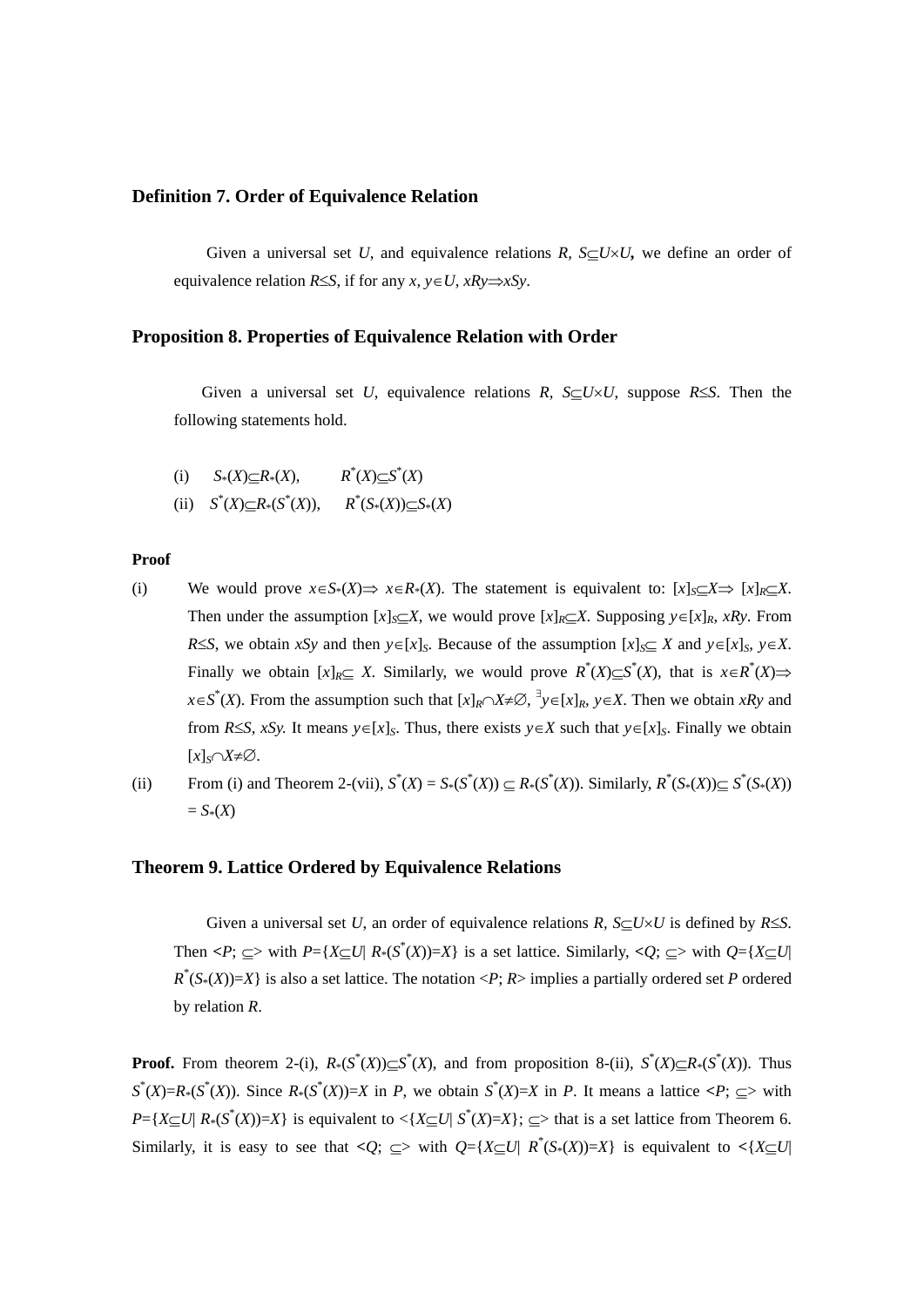$S*(X)=X$ ;  $\subset$  that is a set lattice.

 From theorem 9, if two equivalence relations are ordered, composition of two approximations is reduced to one approximation. Thus the effect of "thick" boundary of an object is lost, and the derived lattice consists of all unions of equivalence classes.

# **Corollary 10. Lattice driven by Single Equivalence Relations**

Given a universal set *U*,  $R\subseteq U\times U$  is defined as an equivalence relation. Then  $\langle P; \subseteq \rangle$  with  $P = \{ X \subseteq U | R_*(R^*(X)) = X \}$  is a set lattice. Similarly,  $Q$ ;  $\subseteq$  with  $Q = \{ X \subseteq U | R^*(R_*(X)) = X \}$  is also a set lattice.

**Proof.** It is easy to prove it from theorem 9, since  $R \le R$ .

 Corollary 10 shows that composition of lower and upper approximations is reduced to a single approximation. Even if objects are recognized dependent on the approximation based on an equivalence relation, structure of a lattice is invariant. That is Boolean lattice. How is diversity of lattice structure arisen? In the next section we introduce two equivalence relations that are not ordered, and show that composition of upper and lower approximations cannot be reduced to one.

# **4. Lattice driven by plural indiscernibility**

 In this section, we introduce two non-ordered equivalence relations and the operator that is a composition of upper and lower approximations, where the upper approximation is based on the one relation and the lower one is based on the other relation. First we examine this operator in a term of closure operator. In fact, since this operator doe not satisfy all of the conditions of closure operator, we call this pseudo-closure operator.

#### **Theorem 11. Pseudo-Closure Derived from Plural Equivalence Relations**

Given a universal set *U*, *R* and  $S\subseteq U\times U$  are defined as different equivalence relations. The operations *T* and *S* are defined by  $T=S^*R^*$ ,  $K=R^*S^*$ . Then, for *X*,  $Y\subseteq U$ ,

(i) 
$$
X \subseteq Y \implies T(X) \subseteq T(Y), \quad K(X) \subseteq K(Y)
$$

(ii)  $T(T(X)) = T(X),$   $K(K(X)) = K(X),$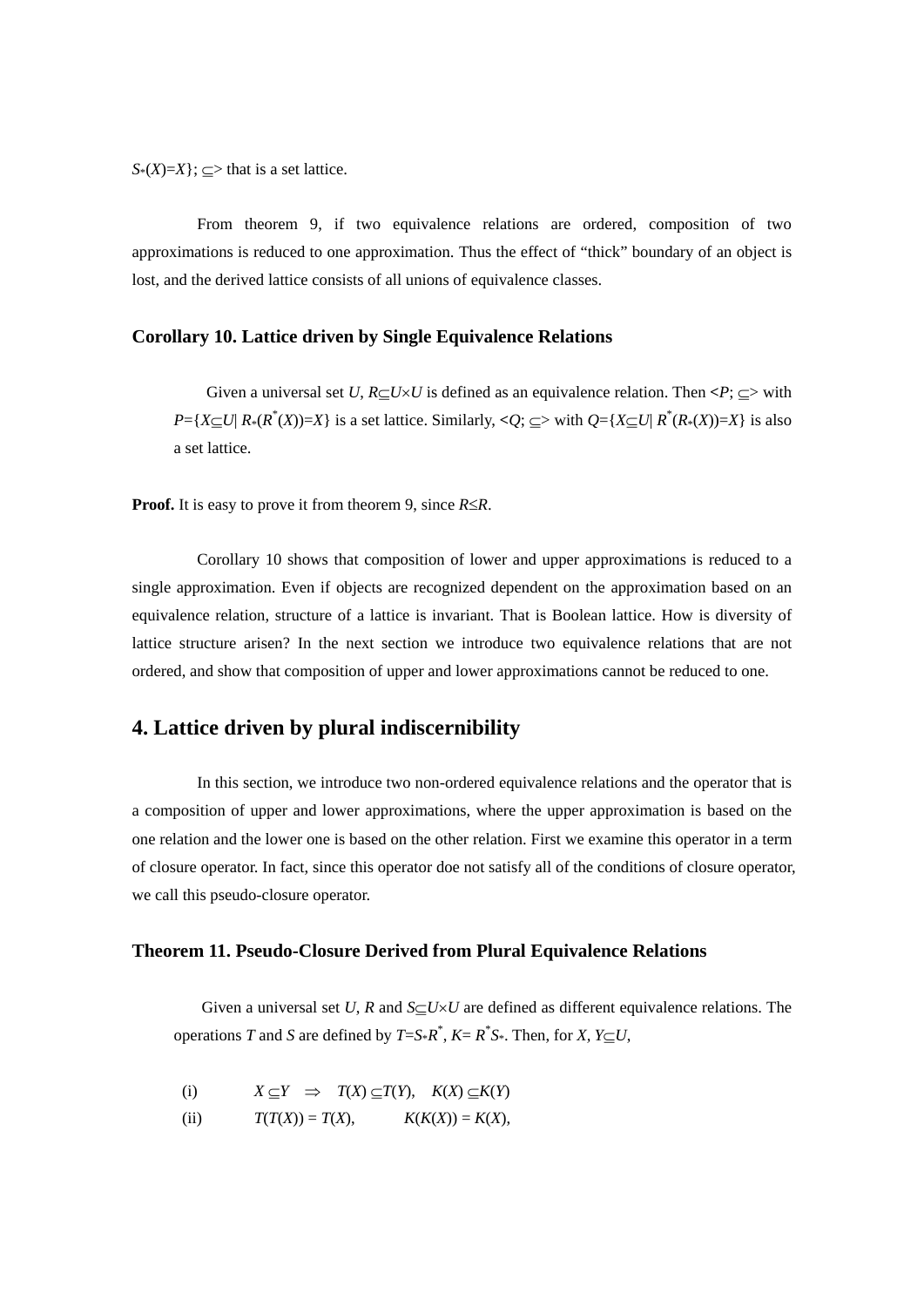# **Proof.**

- (i) Supposing  $x \in T(X)$ , from Theorem 2-(vii),  $x \in S^*(R^*(X)) \iff [x]_S \subseteq R^*(X) \iff \forall y \in [x]_S$ ,  $[y]_R \cap X \neq \emptyset \Leftrightarrow \forall y \in [x]_S, \exists z \in [y]_R, z \in X$ . From the assumption  $z \in X \subseteq Y$ ,  $\forall y \in [x]_S, \exists z \in [y]_R, z \in Y$  $\iff$   $\forall y \in [x]_S$ ,  $[y]_R \cap Y \neq \emptyset \iff [x]_S \subseteq R^*(Y) \iff x \in S_*(R^*(Y)) = T(Y)$ . Similarly, supposing  $x \in K(X)$ , *xR*\* (*S*\*(*X*)) [*x*]*RS*\*(*X*) *y*[*x*]*R*, [*y*]*SX*. From the assumption, *y*[*x*]*R*, [*y*]*SY*  $y \in [x]_R$ ,  $y \in S_*(Y) \Leftrightarrow [x]_R \cap S_*(Y) \neq \emptyset \Leftrightarrow x \in R^*(S_*(Y)) = K(Y).$
- (ii) Supposing  $x \in T(T(X))$ , then

$$
x \in S_*(R^*(S_*(R^*(X))))
$$
  
\n
$$
\Leftrightarrow [x]_S \subseteq R^*(S_*(R^*(X))) \Leftrightarrow \forall y \in [x]_S, [y]_R \cap S_*(R^*(X)) \neq \emptyset
$$
  
\n
$$
\Leftrightarrow \forall y \in [x]_S, \exists z \in [y]_R, [z]_S \subseteq R^*(X) \Leftrightarrow \forall y \in [x]_S, \exists z \in [y]_R, \forall w \in [z]_S, [w]_R \cap X \neq \emptyset.
$$

From  $z \in [y]_R$ ,  $[y]_R = [z]_R$ . Since it is trivially true that  $z \in [z]_S$ , *z* can be applied to the statement,  $w \in [z]_S$ ,  $[w]_R \cap X \neq \emptyset$ . Thus we obtain  $[z]_R \cap X \neq \emptyset$ , and then  $[y]_R \cap X \neq \emptyset$ . Finally,

$$
x \in S_*(R^*(S_*(R^*(X))))
$$
  
\n
$$
\Leftrightarrow \forall y \in [x]_S, \exists z \in [y]_R, \forall w \in [z]_S, [w]_R \cap X \neq \emptyset \Rightarrow \forall y \in [x]_S, [y]_R \cap X \neq \emptyset
$$
  
\n
$$
\Leftrightarrow [x]_S \subseteq R^*(X) \Leftrightarrow x \in S_*(R^*(X)) \Leftrightarrow x \in T(X)
$$

Conversely, supposing  $x \in T(X)$ ,  $x \in S_*(R^*(X)) \iff [x]_S \subseteq R^*(X) \iff \forall y \in [x]_S$ ,  $[y]_R \cap X \neq \emptyset$ . Since  $y \in [y]_R$ , there exists an element both in  $[x]_S$  and  $[y]_R$ . It implies  $\overline{z} \in [y]_R$ ,  $z \in [x]_S$ , and then  $[x]_S=[z]_S$ . Thus, in the statement  $\forall y \in [x]_S$ ,  $[y]_R \cap X \neq \emptyset$ , we can replace  $[x]_S$  by  $[z]_S$ , and *y* by *w*. Therefore, the statement  $\forall w \in [z]_S$ ,  $[w]_R \cap X \neq \emptyset$  holds under the condition  $\exists z \in [y]_R$ . It follows:

$$
x \in S_*(R^*(X))
$$
  
\n
$$
\Leftrightarrow \forall y \in [x]_S, [y]_R \cap X \neq \emptyset
$$
  
\n
$$
\Rightarrow \forall y \in [x]_S, \exists z \in [y]_R, \forall w \in [z]_S, [w]_R \cap X \neq \emptyset
$$
  
\n
$$
\Leftrightarrow \forall y \in [x]_S, \exists z \in [y]_R, \forall w \in [z]_S, w \in R^*(X)
$$
  
\n
$$
\Leftrightarrow x \in S_*(R^*(S_*(R^*(X)))) \Leftrightarrow x \in T(T(X)).
$$

 We introduce a lattice as a collection of fixed points with respect to pseudo-closure operators. Since join and meet of a lattice is not defined by union and intersection, information with respect to combinations of equivalence classes are lost in a derived lattice. Thus we can see not only Boolean but any other various lattices.

# **Theorem 12. Lattice driven by Pseudo-Closure**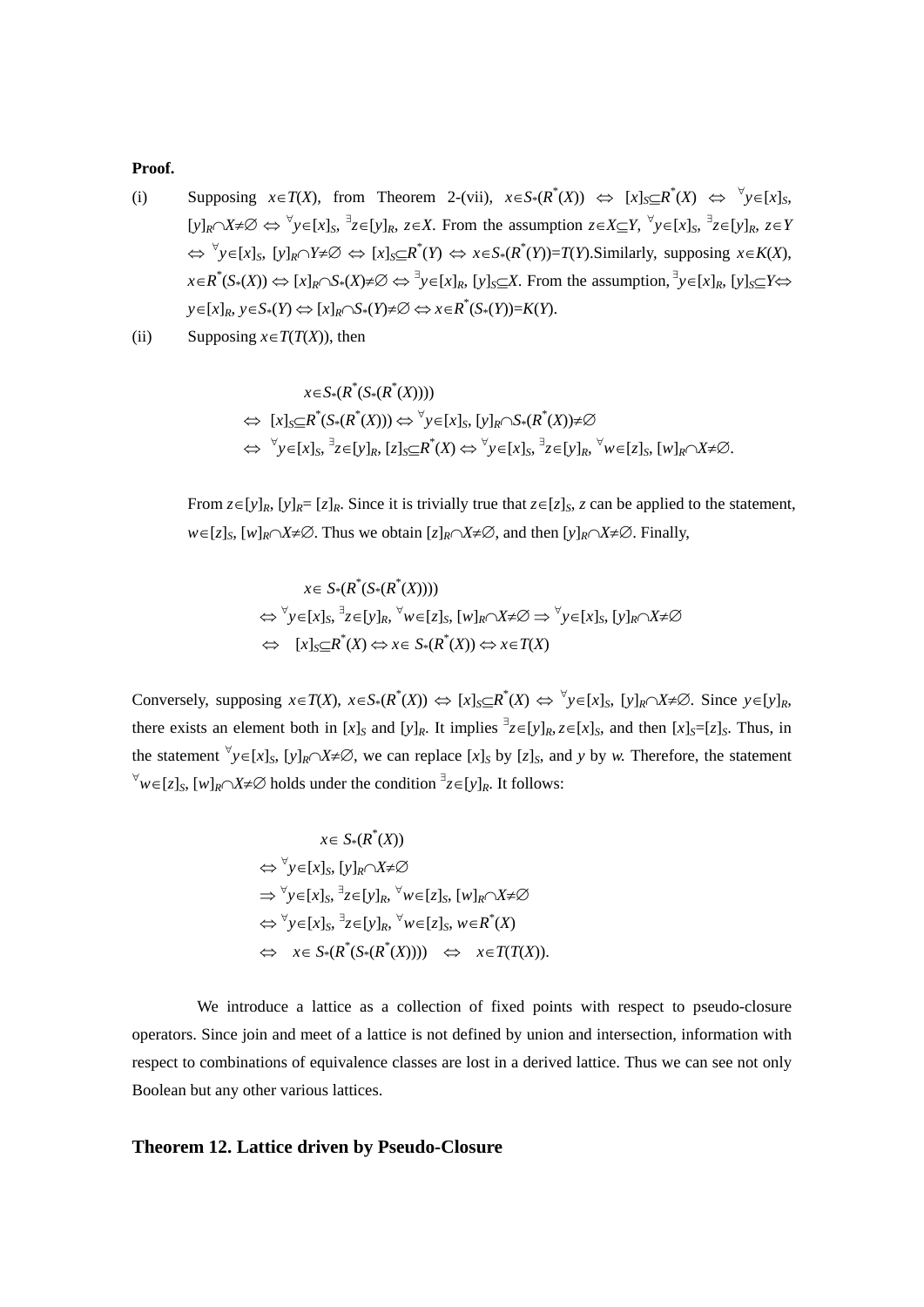Given a universal set *U*, *R* and  $S\subset U\times U$  are defined as different equivalence relations, and *T*=*S*\**R*<sup>\*</sup> and *K*= *R*<sup>\*</sup>*S*\*. A partially ordered set <*L<sub>T</sub>*;  $\subseteq$ > with *L<sub>T</sub>* ={*X* $\subseteq$ *U*| *T*(*X*)=*X*} is a lattice. Similarly,  $\langle L_K, \subseteq \rangle$  with  $L_K = \{X \subseteq U \mid K(X) = X\}$  is also a lattice. Meet and join of a lattice is defined by: for *X*,  $Y \in L_T$ 

$$
X \wedge Y = T(X \cap Y), \qquad X \vee Y = T(X \cup Y).
$$

Similarly, for  $X, Y \in L_K$ 

$$
X \wedge Y = K(X \cap Y), \qquad X \vee Y = K(X \cup Y).
$$

Indeed,  $\langle L_T, \subseteq \rangle$  and  $\langle L_K, \subseteq \rangle$  are complete lattices.

#### **Proof**

We would prove that  $\langle L_T, \subseteq \rangle$  with  $L_T = \{X \subseteq U | T(X) = X\}$  is a lattice. The statement on the operation *K* can be proven by a similar manner.

- (i) First we would check that meet and join are well-defined. Since  $X \cap Y \subset X$  and  $X \cap Y \subset Y$ , applying  $T=S^*R^*$  to these inequalities leads to that  $T(X\cap Y)\subseteq T(X)$  and  $T(X\cap Y)\subseteq T(Y)$ , because of theorem 2-(iv). Thus we obtain  $X \wedge Y = T(X \wedge Y) \subset T(X) = X$  and  $X \wedge Y = T(X \cap Y) = T(Y) = Y$ , and that implies that  $X \wedge Y$  is a lower bound of  $\{X, Y\}$ . Supposing that  $Z \in L_T$  is a lower bound of  $\{X, Y\}$ , we obtain  $Z \subseteq X$  and  $Z \subseteq Y$ , and then  $Z \subseteq X \cap Y$ . It leads to that  $T(Z) \subseteq T(X \cap Y)$  and  $Z = T(Z) \subseteq T(X \cap Y) = X \cap Y$ . It implies that  $X \cap Y$  is the greatest lower bound. Similarly, from  $X \subseteq X \cup Y$  and  $Y \subseteq X \cup Y$ , we obtain  $X = T(X) \subseteq T(X \cup Y) = X \vee Y$  and  $Y = T(Y) \subseteq Y$  $T(X \cup Y) = X \cup Y$ , and that implies  $X \cup Y$  is an upper bound of  $\{X, Y\}$ . Supposing that  $Z \in L_T$  is an upper bound,  $X \subseteq Z$ ,  $Y \subseteq Z$  and  $X \cup Y \subseteq Z$ , and then  $X \vee Y = T(X \cup Y) \subseteq T(Z) = Z$ . It implies that  $X \vee Y$  is the least upper bound.
- (ii) We would prove that a partially ordered set  $\langle L_T, \subseteq \rangle$  is closed with respect to join and meet. In order to show  $X \wedge Y \in L_T$ , we have to show  $T(X \cap Y) \in L_T$ . In fact,  $T(X \wedge Y) = T(T(X \cap Y)) =$  $T(X \cap Y) = X \cap Y$ . Thus,  $X \cap Y \in L_T$ . Similarly,  $T(X \vee Y) = T(T(X \cup Y)) = T(X \cup Y) = X \vee Y$ , and then  $X \vee Y \in L_T$ .
- (iii) For any subset  $M \subset L_T$ ,  $T(\wedge M) = TT(\wedge M)$ . For any  $X_i \in M$ ,  $TT(X_i) = T(X_i)$ , and then  $TT(\wedge M) = T(X_i)$  $T(\bigcap M) = \bigcap M$ . Thus we obtain  $\bigcap M \in L_T$ . Similarly we obtain  $\bigcap M \in L_T$ . It can be verified straightforwardly that  $\langle L_K \rangle \subseteq \rangle$  is also a complete lattice.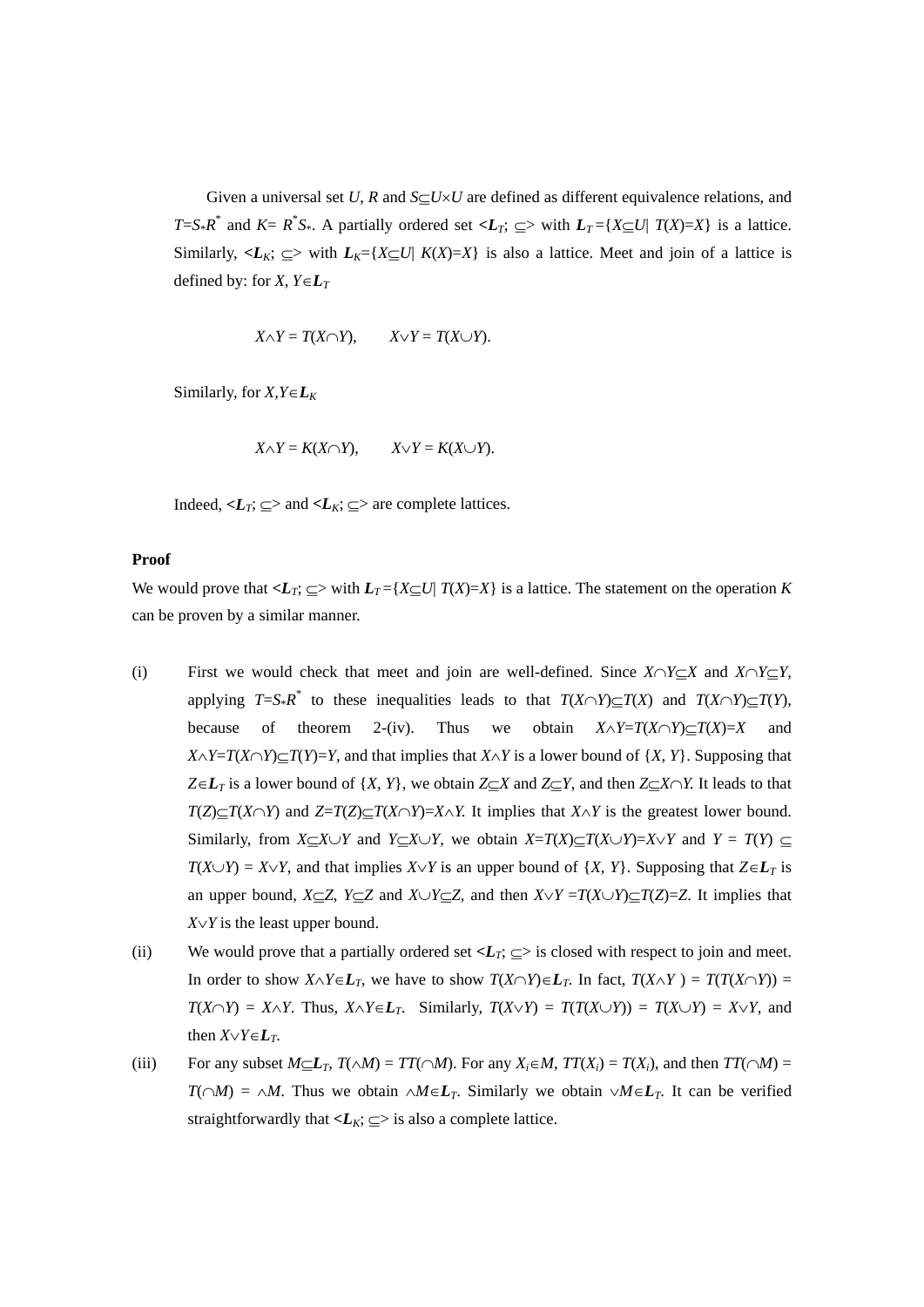The next proposition shows an element of a lattice in theorem 12 is expressed as a union of equivalence classes based on a single equivalence relation.



Fig. 2. The diagram of nested loop represents an equivalence relation *R* or *S* in a universal set. A lattice derived from a pair of equivalence relations, *R* and *S* is expressed by Hasse diagram. Each lattice is defined by  $\langle L_T, \subseteq \rangle$  with  $L_T = \{X \subseteq U |$ *T*(*X*)=*X*}. Each elements of a lattice is expressed as a union of equivalence classes of *S*.

# **Lemma 13. Elements of a lattice**

Given a universal set *U*, *R* and  $S\subseteq U\times U$  are defined as different equivalence relations. The operations *T* and *S* are defined by  $T=S^*R^*$ ,  $K=R^*S^*$ . Then, for  $X\subseteq U$ ,

| (i)  | $T(X)=X$   | ⇒             | $S_*(X) = X$   |
|------|------------|---------------|----------------|
| (ii) | $K(X) = X$ | $\Rightarrow$ | $R^*(X) = X$ . |

# **Proof**

- (i) Supposing  $S^*R^*(X) = X$ , we obtain  $S^*S^*R^*(X) = S^*(X)$ . From theorem 2-(vii), left handed form  $S^*S^*R^*(X) = S^*R^*(X)$ . Then,  $S^*R^*(X) = S^*(X)$ , and finally  $S^*(X) = X$ .
- (ii) As well as (i), it is easy to obtain  $R^*(X) = X$  by using theorem 2-(viii).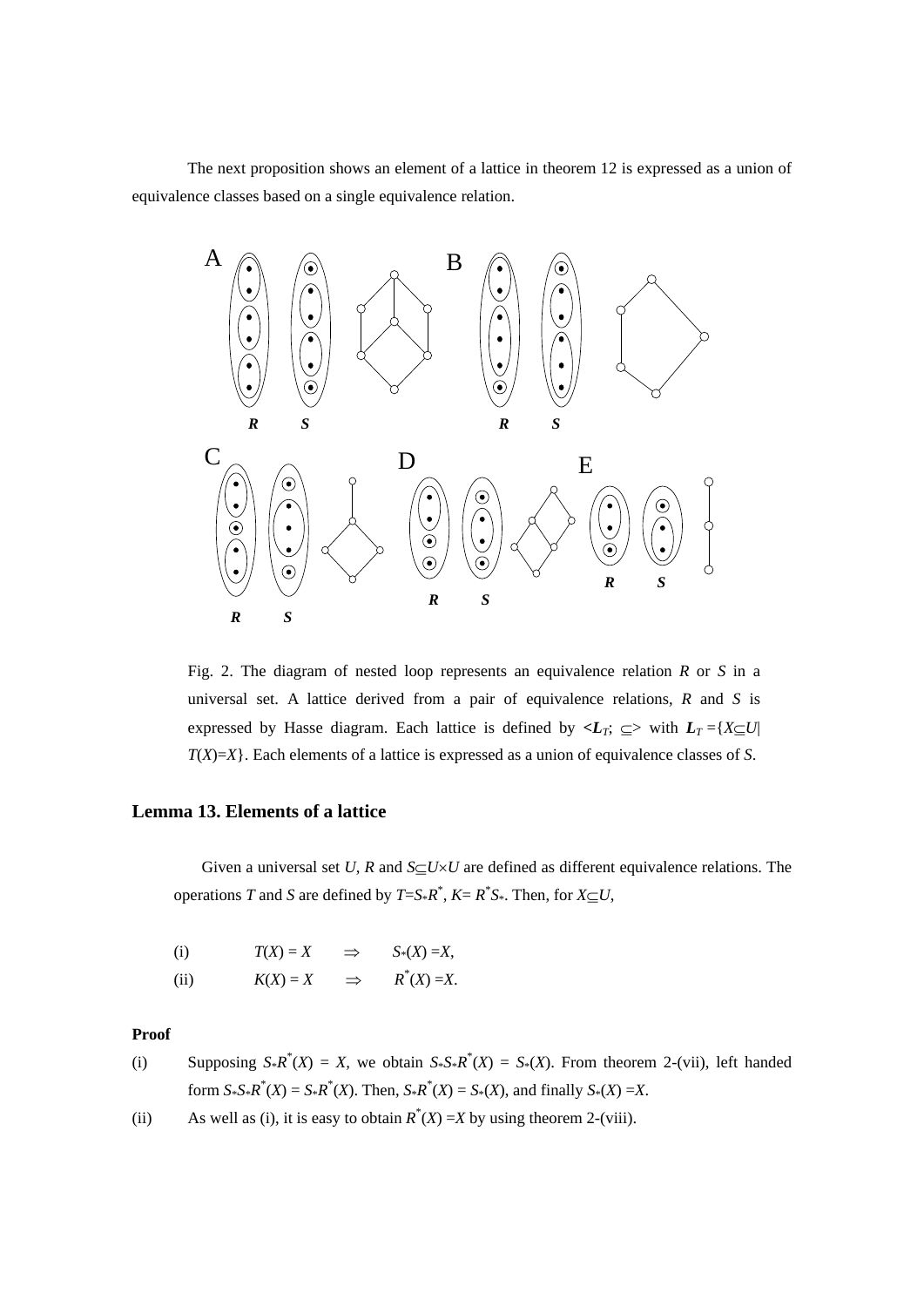## **Theorem 14. Galois connection in a derived lattice**

Given a universal set *U*, *R* and  $S\subseteq U\times U$  are defined as different equivalence relations. Then, for *X*,  $Y \in L_T = \{X \subseteq U | T(X) = X\}$ , the following Galois connection holds:

$$
R^*(X) \subseteq Y \iff X \subseteq S^*(Y).
$$

# **Proof**

In supposing  $X \subseteq S^*(Y)$ , we obtain  $S^*(R^*(X)) \subseteq S^*(Y)$ . From lemma 13,  $S^*(R^*(X)) = R^*(X)$ , and  $S^*(Y) = Y$ . Then we obtain  $R^*(X) \subseteq Y$ . Conversely, in supposing  $R^*(X) \subseteq Y$ , we obtain  $S^*(R^*(X)) \subseteq S^*(Y)$  from theorem 2-(iv). Then,  $X \subseteq S^*(Y)$ .



Fig. 3. Hasse diagram of an orthocomplemented lattice (right) defined by a collection of  $T(X) = X$ . A universal set is  $\{a_1, a_2, \ldots, a_{13}\}$ . Equivalence classes of *R* are represented by loops, and those of *S* are represented by polygons.

 Fig. 2 shows some examples of a lattice defined in theorem 12. As mentioned in lemma 13, if a lattice is defined as a collection of a fixed point with respect to the operator *T*, elements of a lattice is expressed as a union of equivalence classes of *S*. We here write down all elements of lattices in Fig. 2A, where all elements of a universal set are denoted by *a, b, c, d, e, f* in a descending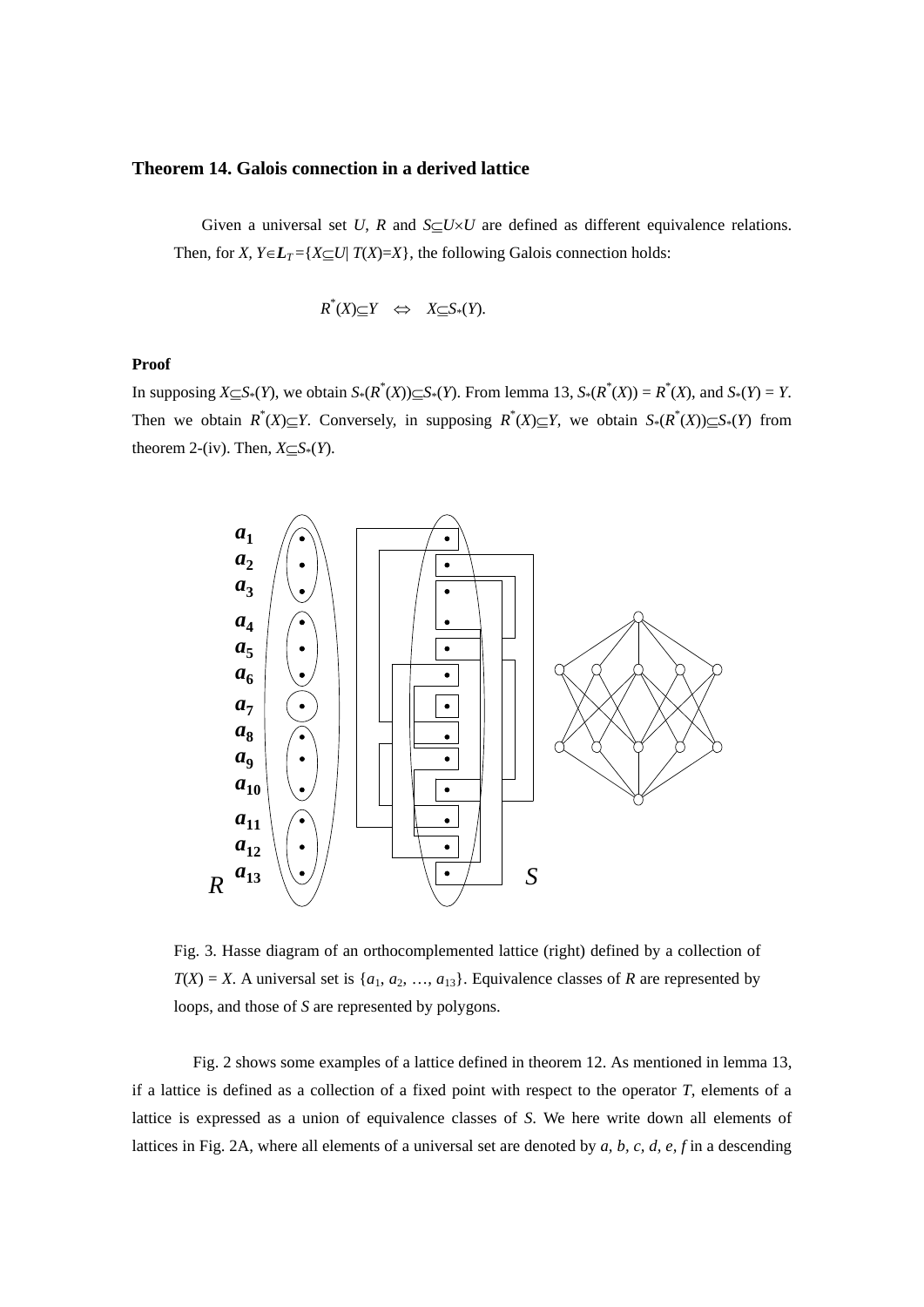direction. Equivalence classes of *R* are  $\{a, b\}$ ,  $\{c, d\}$  and  $\{e, f\}$ , and equivalence classes of *S* are  $\{a\}$ , {*b, c*}, {*d, e*} and {*f*}. If one collects all fixed points with respect to *T*, that is {{*a*}, {*f*}, {*a, b, c*}, {*a, f*}, {*d, e, f*}, *X*}.

 More complex orthocomplemented lattice is also constructed by a collection of fixed points with respect to *T*, as shown in Fig. 3. Atoms of a lattice are equivalence classes of *S*. For a subset  $\{a_1, a_8, a_{11}\}\$  that is an equivalence class of *S*, it is easy to verify that it forms a fixed point by  $S_*R^*(\{a_1, a_8, a_{11}\}) = S_*(\{a_1, a_2, a_3, a_8, a_9, a_{10}, a_{11}, a_{12}, a_{13}\}) = \{a_1, a_8, a_{11}\}.$ 

It is easy to see that there exists a lattice isomorphism between  $L_T$  and  $L_K$  To verify that, first we show a Galois connection between  $\langle L_T, \subseteq \rangle$  and  $\langle L_K, \subseteq \rangle$ .

## **Theorem 15. Galois connection between**  $L_T$  **and**  $L_K$

Given a universal set *U*, *R* and  $S_U \times U$  are defined as different equivalence relations. The pair  $(R^*, S^*)$  is a Galois connection between  $\langle L_T; \subseteq \rangle$  and  $\langle L_K; \subseteq \rangle$ , where  $T = S^*R^*$  and  $K =$ *R*\* *S*\*.

#### **Proof**

(i) For  $X \in L_T$  and  $Y \in L_K$ , in supposing  $X \subseteq S^*(Y)$ , we obtain  $R^*(X) \subseteq R^*(S^*(Y)) = KY = Y$ . Conversely, in supposing  $R^*(X) \subseteq Y$ , we obtain  $S^*(R^*(X)) \subseteq S^*(Y)$ . Since  $S^*(R^*(X)) = TX = X$ ,  $X \subseteq S^*(Y)$ . Thus,  $R^*(X) \subseteq Y \Leftrightarrow X \subseteq S^*(Y)$ .

#### **Theorem 16. Lattice Isomorphism among**  $L_T$ **,**  $L_K$ **,**  $L_N$  **and**  $L_M$

Given a universal set *U*, *R* and  $S\subseteq U\times U$  are defined as equivalence relations, and the operators are defined by  $T=S^*R^*$ ,  $K = R^*S^*$ ,  $M = S^*R^*$  and  $N = R^*S^*$ . A partially ordered set  $\langle L_M;$  $\subseteq$  with  $L_M = \{X \subseteq U | M(X) = X\}$  and  $\le L_N$ ;  $\subseteq$  with  $L_N = \{X \subseteq U | N(X) = X\}$  are lattices, and all lattices are isomorphic such as;

$$
\langle L_T;\,\subseteq\rangle\cong\langle L_K;\,\subseteq\rangle\cong\langle L_M;\,\subseteq\rangle\cong\langle L_N;\,\subseteq\rangle.
$$

#### **Proof**

First we prove  $\leq L_T$ ;  $\subseteq \geq \leq \leq L_K$ ;  $\subseteq \geq$ .

(i) A map  $\varphi: L_T \to L_K$  is defined as a lattice homomorphism, where for  $X \in L_T$ ,  $\varphi(X) = R^*(X)$ . First, we would show that  $\varphi: L_T \to L_K$  is well-defined. For  $X \in L_T$ ,  $S^*R^*(X) = X$ . Thus,  $\varphi(X) = X$  $R^*(X) = R^*(S^*R^*(X)) = K(R^*(X)) = K(\varphi(X))$ . It implies that  $\varphi(X) \in L_K$ . Indeed,  $\varphi(X \vee Y) =$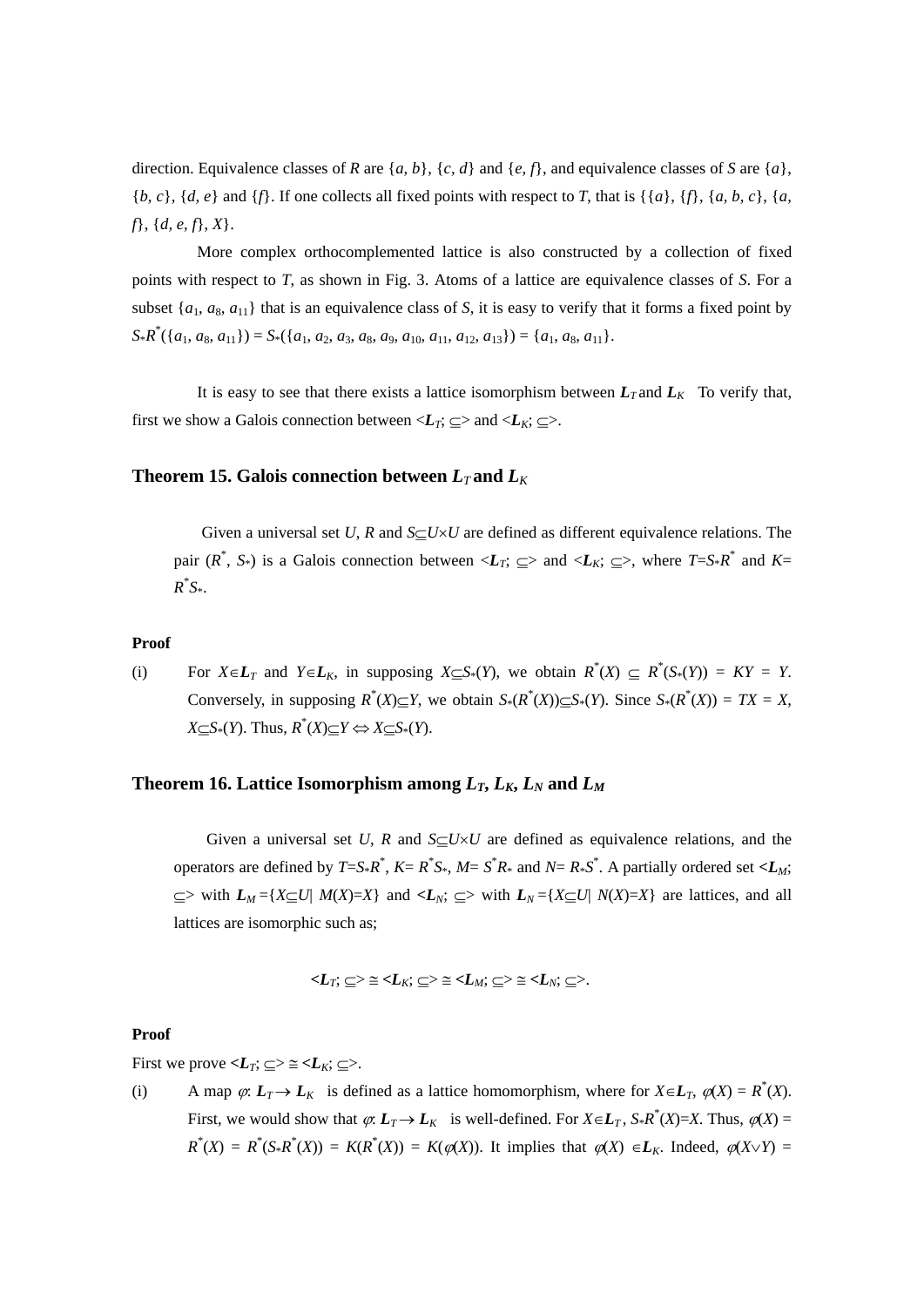$\varphi(T(X \cup Y)) = R^* S * R^*(X \cup Y) = R^* S * (R^*(X) \cup R^*(Y)) = K(\varphi(X) \cup \varphi(Y)) = \varphi(X) \vee \varphi(Y)$ . Also,  $\varphi(X\wedge Y) = R^*(X\wedge Y) = R^*(T(X\cap Y)) = R^*(S^*R^*(X\cap Y)) = R^*S^*(R^*(X\cap Y)).$  Since  $\varphi(X\wedge Y) \in P_K$ ,  $\varphi(X \wedge Y) = R^*(X \cap Y)$  is a fixed point with respect to  $R^*S^*$ ,  $R^*S^*(R^*(X \cap Y)) = R^*(X \cap Y)$ . Thus,  $R^*(X \cap Y) = R^*(S^*R^*(X) \cap S^*R^*(Y))$ , since *X* and  $Y \in L_T$  are fixed points with respect to  $S^*R^*$ . Therefore, from theorem 2-(iii),  $R^*(S^*R^*(X) \cap S^*R^*(Y)) = R^*S^*(R^*(X) \cap R^*(Y)) =$  $K(R^*(X) \cap R^*(Y)) = K(\varphi(X) \cap \varphi(Y)) = \varphi(X) \wedge \varphi(Y).$ 

- (ii) First we would show that  $\varphi$ .  $L_T \to L_K$  is an injection. Supposing  $\varphi(X) = \varphi(Y)$  for  $X, Y \in L_T$ ,  $R^*(X) = R^*(Y)$ . Thus, applying  $S^*$  to both sides,  $S^*R^*(X) = S^*R^*(Y)$ . Since  $X, Y \in L_T$ ,  $S^*R^*(X) =$ *X,*  $S \ast R^*(Y) = Y$ . Thus, we obtain *X*=*Y*. It implies that  $\varphi(X) = \varphi(Y) \Rightarrow X = Y$ , and that  $\varphi$  is an injection. Second, we would prove that  $\varphi$ .  $L_T \rightarrow L_K$  is a surjection. Since  $Y \in L_K$  is a fixed point with respect to  $R^*S_*$ , for any  $Y \in L_K$ ,  $Y = R^*S_*(Y) = \varphi(S_*(Y))$ . Also from  $S_*R^*(S_*(Y)) =$  $S*(R^*S*(Y)) = S*(Y)$ ,  $S*(Y)$  is a fixed point with respect to  $S*K^*$ , and then  $S*(Y) \in L_T$ . It implies that  $\varphi$  is a surjection.
- (iii) It is easy to show that  $\langle L_M; \subseteq \rangle$  and with  $\langle L_N; \subseteq \rangle$  are lattices as well as theorem 9. A map  $\psi$  : $L_T \rightarrow L_M$  is defined by; for  $X \in L_T$ ,  $\psi(X) = U - X$ . Especially, elements in  $\langle L_M : \square \rangle$  are ordered by an opposite order of those in  $\langle L_T, \subseteq \rangle$ . Since  $\psi(X) = U - X = U - S \cdot R^*(X) = S^*(U)$  $-R^*(X) = S^*(R_*(U - X)) \in L_M$ , the map is well-defined. If for  $Y \in L_M$ ,  $\psi^{-1}(Y) = U - Y$ , then  $\psi$  $J^{-1}(Y) = U - Y = U - S^* R_*(Y) = S_*(U - R_*(Y)) = S_*(R^*(U - Y)) \in L_T$ . Thus,  $\psi^{-1}$  is also well-defined. For any  $X \in L_T$ ,  $\psi^{-1}(\psi(X)) = U - S^*(R_*(U - X)) = S_*(U - R_*(U - X)) = S_*(R^*(U - X))$  $-(U-X))$ ) =  $S^*(R^*(X)) = X$ . Thus,  $\psi: L_T \to L_M$  is a bijection. If  $X \subseteq Y$ , then  $U - Y \subseteq U -X$ . Therefore, we obtain that  $S^*(R_*(U - Y)) \subseteq S^*(R_*(U - X))$ . We would easily show that  $\psi$  $(X \wedge Y) = \psi(X) \vee \psi(Y)$ , where  $X \vee Y = M(X \vee Y)$  and  $X \wedge Y = M(X \cap Y)$  in  $\langle L_M, \subseteq \rangle$ . First,  $\psi$  $(X \wedge Y) = U - X \wedge Y = U - T(X \cap Y) = U - S * R^*(X \cap Y) = S^*(U - R^*(X \cap Y)) = S^*(R * (U - (X \cap Y)) =$  $M((U-X)\cup(U-Y)) = M(\psi(X) \cup \psi(Y)) = \psi(X)\vee \psi(Y)$ . Next,  $\psi(X\vee Y) = \psi(T(X\cup Y)) = U S_*R^*(X \cup Y) = S^*(U - R^*(X \cup Y)) = S^*(R_*(U - (X \cup Y)) = S^*(R*((U - X) \cap (U - Y))) = M(\psi(X))$  $\cap \psi(Y) = \psi(X) \wedge \psi(Y)$ . Isomorphism is verified straightforwardly.
- (iv) Since  $R^*$  and  $R^*$  are mutually dual,  $L_M$  is dually order isomorphic to  $L_T$ . In addition,  $L_N$  is dually order isomorphic to  $L_K$  by the same argument.

Given two equivalence relations, there can be four kinds of operations consisting of upper and lower approximations, such as  $S^*R^*$ ,  $S^*R^*$ ,  $R^*S^*$  and  $R^*S^*$ . Theorem 16 shows that a lattice obtained as a collection of fixed points of those operators is unique up to isomorphism. Fig. 4 shows an example of four lattices as a collection of fixed points with respect to  $S^*R^*$ ,  $S^*R^*$ ,  $R^*S^*$  and  $R^*S^*$ . Although some of them are opposite, they are the same structure.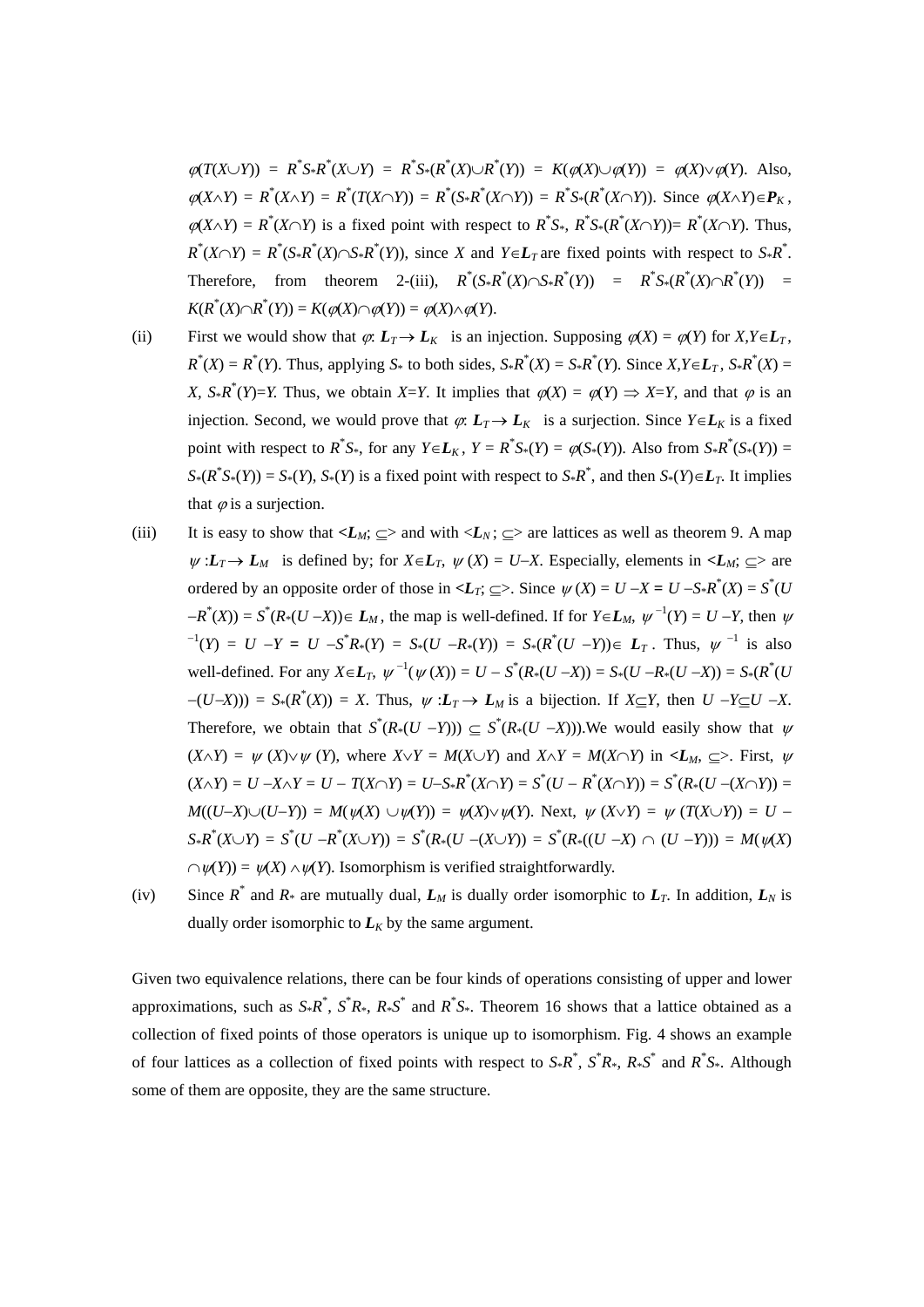

Fig.4. Given two equivalence relations *R* and *S* on a universal set *U*, a collection of fixed points with respect to four kinds of operators forms a unique lattice up to isomorphism.

# **5. Representation theorem for complete lattices in terms of double indiscernibility**

 In the above section we observe that two kinds of equivalence relations form a complete lattice. Conversely, we can verify any lattice can be represented by a collection of fixed points with respect to operator *T*. First we define a universal set and equivalence relations derived from a given lattice.

# **Definition 17. Universal set derived from a lattice**

Let  $\langle L; \leq \rangle$  be a lattice. A universal set  $U_L \subseteq L \times L$  derived from *L* is defined by  $U_L = \{ \langle x, \rangle \}$  $y \ge \in L \times L | \langle x, y \rangle \notin \le \}$ . Two equivalence classes derived from *L*, denoted by *R* and  $S \subseteq U_L \times U_L$ , are defined by  $\langle x, y \rangle R \langle z, y \rangle$  and  $\langle x, y \rangle S \langle x, w \rangle$ .

# **Lemma 18.**

Let  $\langle L; \le \rangle$  be a lattice. Given *x* in *L*, lower and upper sets of *x*,  $X_{x_i}^l$  and  $X_{x_i}^w$ , are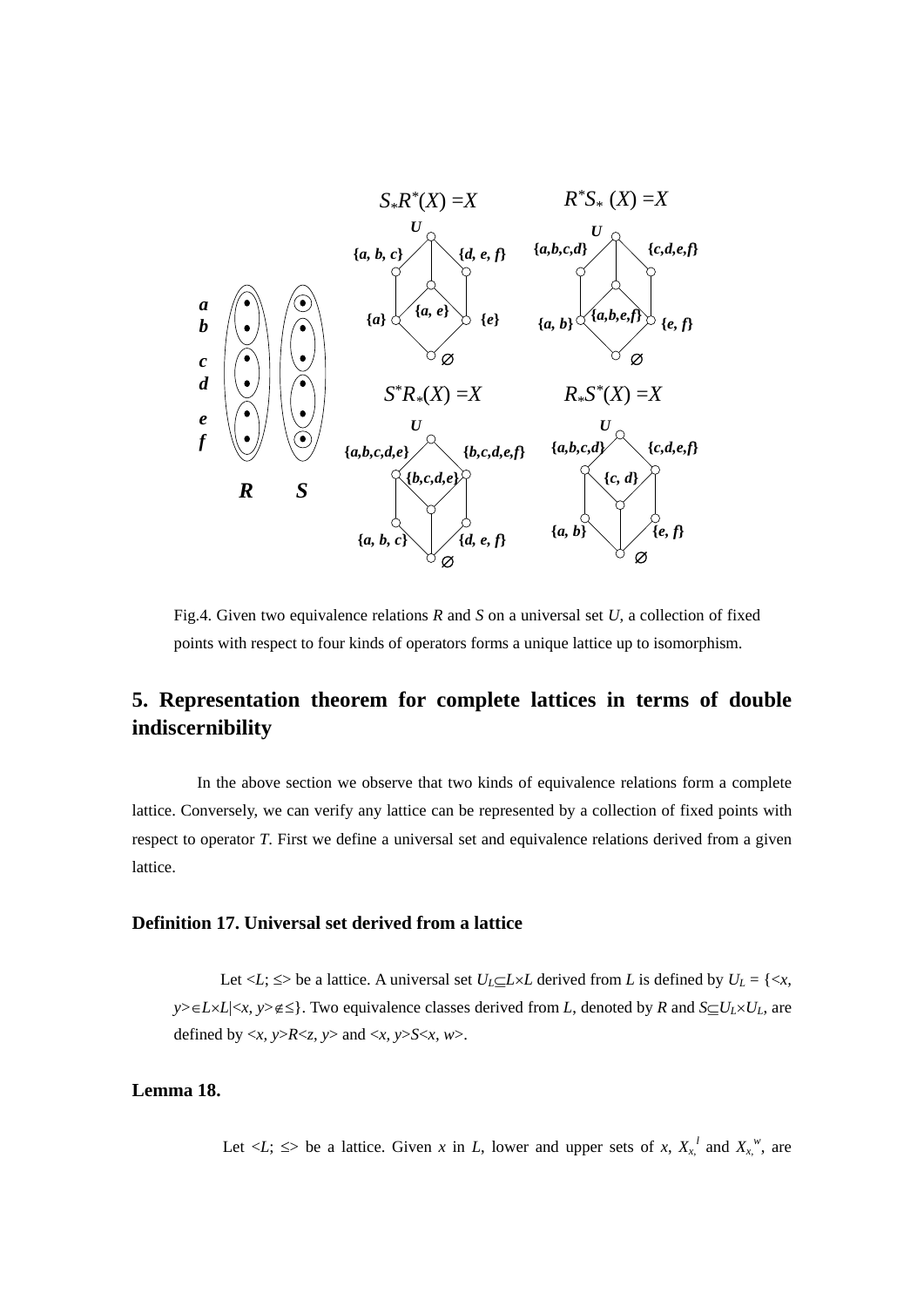defined by  $X_x^l = \{ \langle y, z \rangle \in U_L | y \leq x \}$  and  $X_x^u = \{ \langle y, z \rangle \in U_L | x \leq z \}$ , respectively. Then

(i) 
$$
R^*(X_{x_i}^l) = U - X_{x_i}^u
$$
,

(ii) 
$$
S_*(U-X_{x_*}^u) = X_x^l
$$
.

**Proof.** (i) Supposing  $\lt y$ ,  $z \gt \in R^*(X_x^l)$ ,  $[\lt y, z]_R \cap X_x^l \neq \emptyset \Leftrightarrow \exists \lt w$ ,  $z \gt \in X_x^l$ ,  $\lt w$ ,  $z \gt \in [\lt y, z]_R$ . Then

$$
\langle y, z \rangle \notin R_x^*(X_x^l) \Leftrightarrow \forall \langle w, z \rangle \in X_x^l, \langle w, z \rangle \notin [\langle y, z \rangle]_R.
$$

From  $\langle w, z \rangle \notin [\langle y, z \rangle]_R$ ,  $w \leq z$ . Since  $\forall \langle w, z \rangle \in X_x^l$  implies any  $w \leq x, z$  is larger than the maximal *w* that is *x*. Then *xz*, and

$$
\langle y, z \rangle \notin R_x^*(X_x^l) \Leftrightarrow \langle y, z \rangle \in \{ \langle y, z \rangle \in U_L | x \leq z \} = X_x^u.
$$

Finally we obtain  $R^*(X_x^l) = U - X_x^l$ . (ii) Supposing  $,  $z \geq \epsilon$   $S_*(U-X_{x,\kappa}^u)$ ,$ 

$$
\langle y, z \rangle \in S_*(U - X_x^u) \Leftrightarrow [\langle y, z \rangle]_S \subseteq U - X_x^u
$$
  

$$
\Leftrightarrow \forall \langle y, w \rangle \in [\langle y, z \rangle]_S \Rightarrow \langle y, w \rangle \notin X_x^u
$$
  

$$
\Leftrightarrow \forall \langle y, w \rangle \in X_x^u \Rightarrow \langle y, w \rangle \notin [\langle y, z \rangle]_S.
$$

From  $\langle y, w \rangle \notin [\langle y, z \rangle]_S$ ,  $y \leq w$ . Since it holds for any  $\langle y, w \rangle \in X_{x, y}^u$ , i.e., for  $\langle y, w \rangle$  with  $x \leq w$ ,  $y$  is smaller than the minimal *w* that is *x*. Then  $y \leq x$ , and

$$
\langle y, z \rangle \in S_*(U - X_x^{\nu}) \Leftrightarrow \langle y, z \rangle \in \{ \langle y, z \rangle \in U_L | y \leq x \} = X_x^{\nu}.
$$

Finally we obtain the following representation theorem.

#### **Theorem 19. Representation Theorem**

Let *L* be a lattice. Then the map  $\eta \ll L$ ;  $\leq \rightarrow \ll L$ <sub>*T*</sub>;  $\subseteq$  defined by

$$
\eta(x)=X_x^{\;l}.
$$

for  $x \in L$ , is an isomorphism of *L* onto  $L_T$ , where  $T = S R^*$ , and *S* and  $R \subseteq U_L \times U_L$ , are equivalence relations on  $U_L$ , with the inverse of  $\eta$  given by  $\eta^{-1}(X) = \vee \{y \in L | \leq y, z \geq \in X\}$  for  $X \in L_T$ .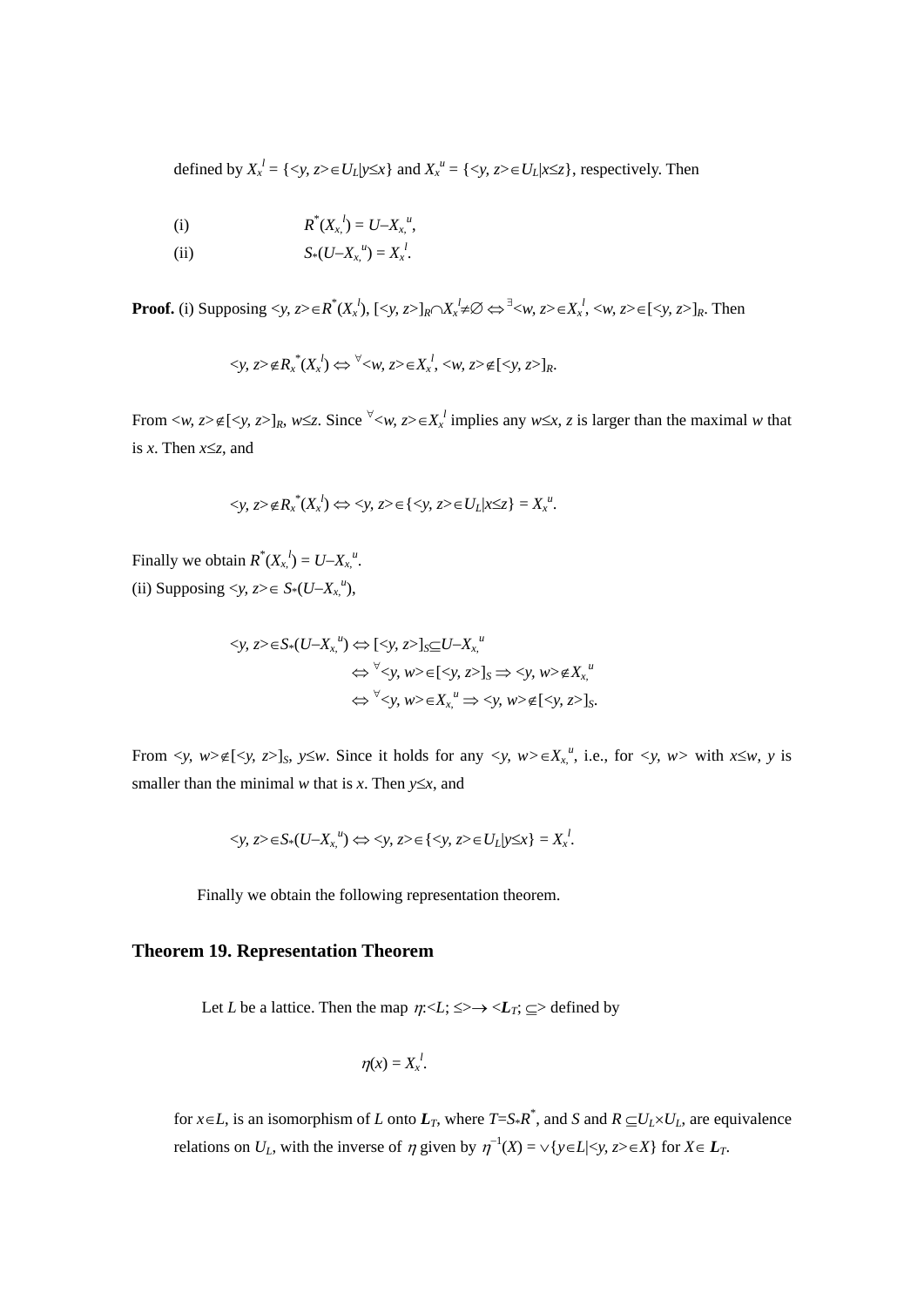**Proof.** The map  $\eta$  is well-defined, since  $T(\eta(x)) = T(X_x^l) = X_x^l$  from lemma 18. Isomorphism is verified by  $\eta^{-1}(\eta(x)) = \eta^{-1}(X_x) = \sqrt{y} \in L | \langle y, z \rangle \in X_x^l$  =  $\sqrt{y} \in L | y \leq x$  = x. It can be verified straightforwardly that  $\eta$  is a lattice homomorphism.

 Therefore, we can represent any lattice as a collection of fixed point with respect to *T* consisting of two equivalence relations.

# **5. Conclusion**

 We here concentrate on indiscernibility based on equivalence relations, since indiscernibility is a central notion in a rough set different from topological space. Due to indiscernibility approximation operators form a Galois connection that shows a strong bondage between two perspectives. As a result, a collection of a fixed point with respect to approximation operator forms a trivial set lattice. There is no diversity in terms of lattice structure.

 Diversity of lattice structure results from discrepancy between two equivalence relations. Then we concentrate on double equivalence relations, and an operator consisting of upper approximation based on the one equivalence relation and lower approximation based on the other. Galois connection such that  $R^*(X) \subseteq Y \Leftrightarrow X \subseteq S^*(Y)$  does not hold, since R is different from *S*. If we collect fixed points with respect to  $S^*R^*$ ,  $R^*(X) \subseteq Y \iff X \subseteq S^*(Y)$  holds in that collection (i.e., in a derived lattice). Collecting fixed points results in loss of information, and then join and meet in a lattice cannot be defined by union and intersection, respectively. It can provide a wide variety of lattices. It is verified by the existence of representation theorem.

# **References**

- [1] Pawlak, Z., 1981, Information systems-theoretical foundations. Information Systems 6, 205-218.
- [2] Pawlak, Z., 1982, Rough Sets. Intern. J. Comp. Inform. Sci., 11, 341-356.
- [3] Birkhoff, G., 1967, Lattice Theory, Coll. Publ., XXV, American Mathematical Society.
- [4] Davey, B.A. and Priestley, H.A., 2002, Introduction to Lattices and Order, Cambridge University Press, second edition, Cambrdige.
- [5] Polkowski, L., 2002, Rough Sets, Mathematical Foundations, Physical-Verlag, Springer, Heidelberg.
- [6] Doherty, P., 2006, Lyukaszewicz, W., Skowron, A., and Szalas, A., Knowledge Representation Techniques, A rough Set Approach. Springer-Verlag, Berlin.
- [7] Orlowska, E., 1985, Logic approach to information systems, Fundamenta Informaticae, 8 , 359-378.